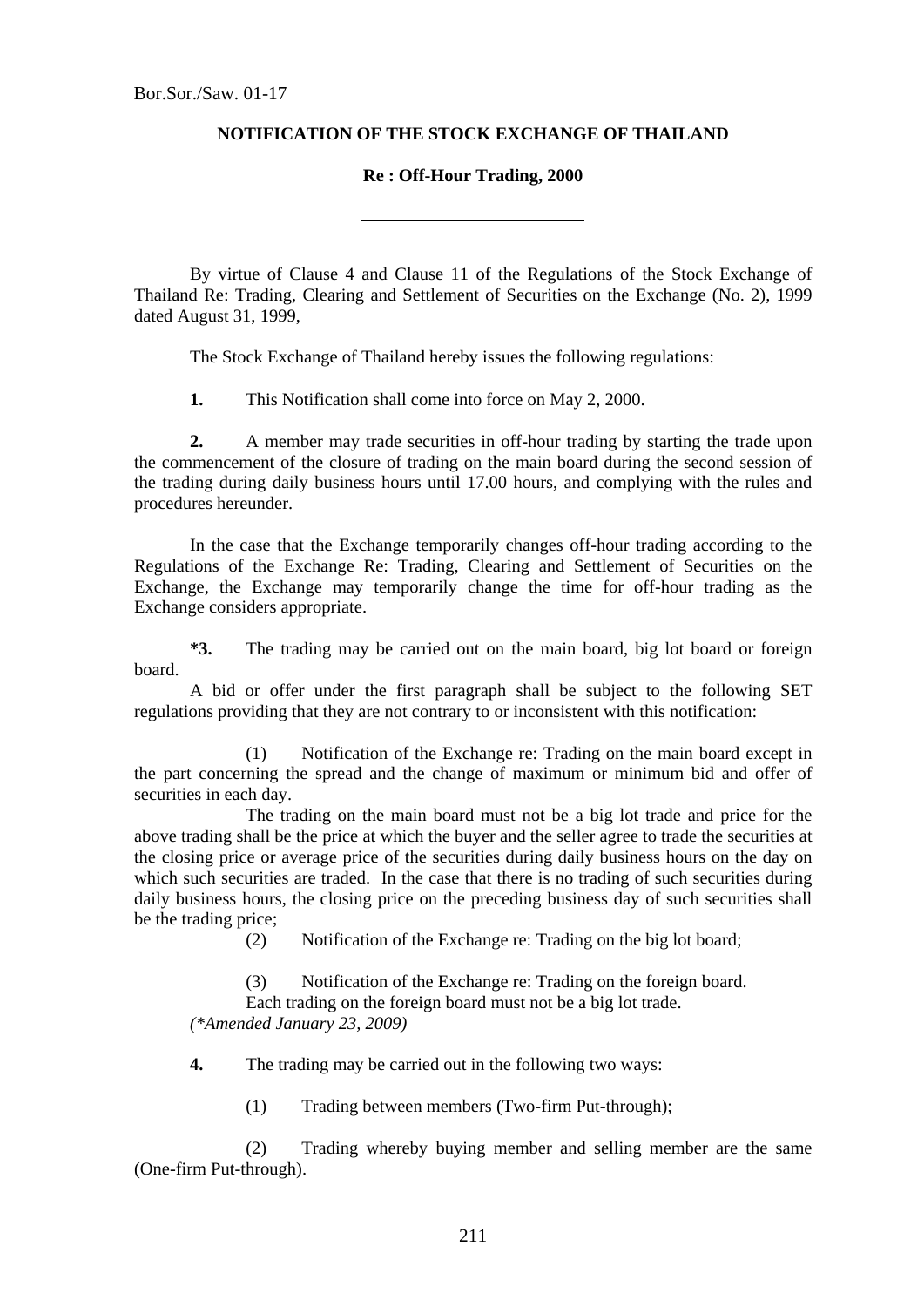**5.** The trading under Clause 4(1) shall be undertaken by negotiation between buying member and selling member. If the members can reach an agreement, they shall record the trade into the trading system.

 The member may advertise the bid or offer of securities in the trading system by specifying the bid and offer price of securities in the advertisement, provided that such advertisement shall not be binding on the member to the effect that the member must agree to buy or sell according to the advertisement.

 The record of the trading into the trading system under the first paragraph shall be made as follows:

 (1) The selling member records the trading with particulars under Clause 7 with the identification number of the buying member as well as identification number of the buying member's authorized officer into the trading system; and

(2) The buying member confirms the trading through the trading system.

 The trading shall be valid upon the confirmation of such trading into the trading system by the buying member.

**6.** The trading under Clause 4(2) shall be proceeded by the following:

 (1) The member's customer shall enter into negotiation. If they can reach an agreement, the member shall record the trading with particulars under Clause 7 into the trading system; or

 (2) The member and its customer enter into negotiation. If the member and its customer can reach an agreement, the member shall record the trading with particulars under Clause 7 into the trading system.

 **7.** The recording of the trading into the trading system shall have at least the following particulars:

- (1) Name of securities;
- (2) Trading price;
- (3) Quantity of securities;
- (4) Type of trading board;
- (5) Account number of customer;
- (6) Category of trader;
- (7) Member's identification number;
- (8) Authorized officer's identification number;
- (9) Other particulars as prescribed by the Exchange.